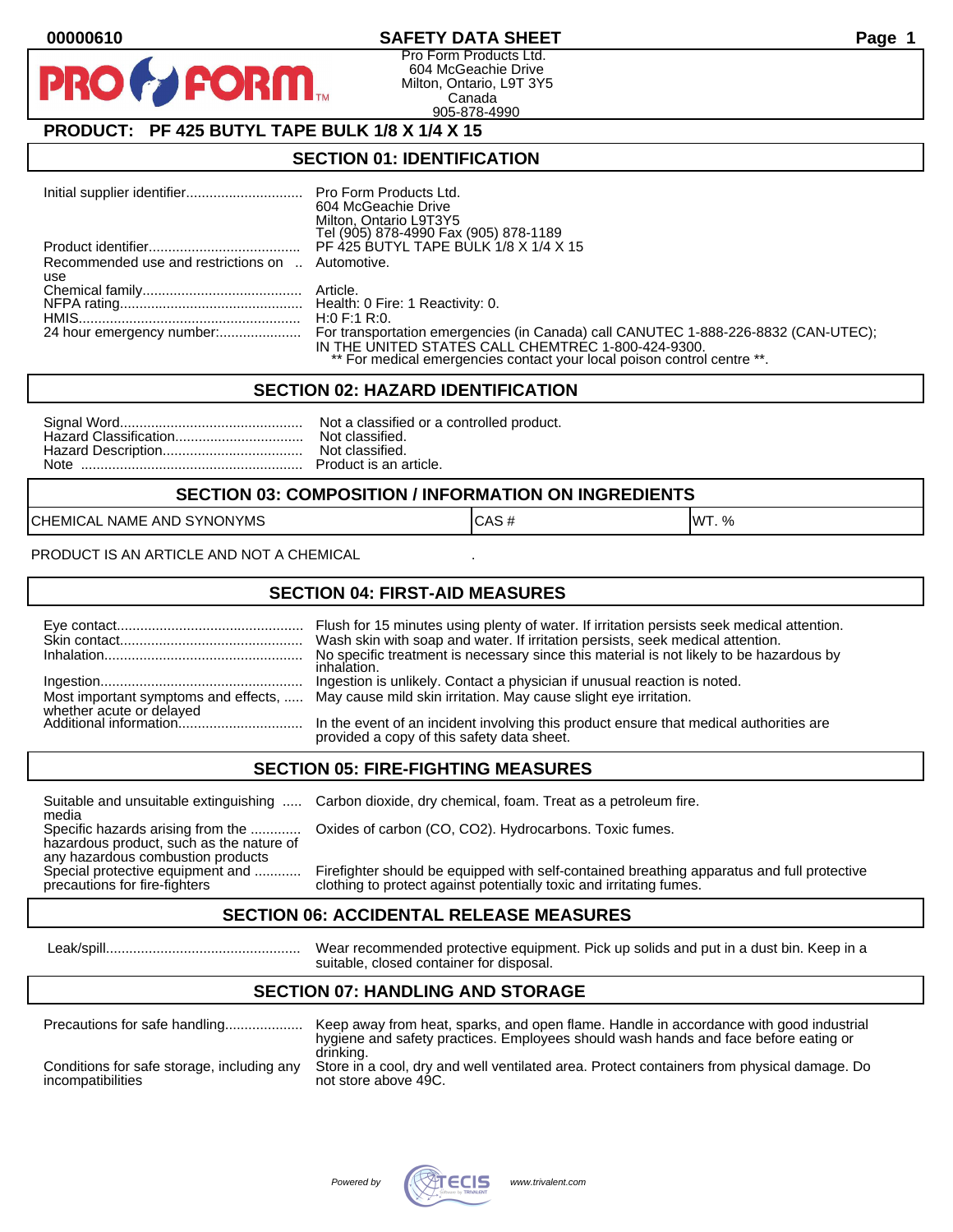# **PRODUCT: PF 425 BUTYL TAPE BULK 1/8 X 1/4 X 15**

# **SECTION 08: EXPOSURE CONTROLS / PERSONAL PROTECTION**

| <b>INGREDIENTS</b>               | TWA | <b>ACGIH TLV</b><br>STEL                                 | PEL | <b>OSHA PEL</b><br>STEL                                                                                                                                                                                                          | <b>NIOSH</b><br>IREL |
|----------------------------------|-----|----------------------------------------------------------|-----|----------------------------------------------------------------------------------------------------------------------------------------------------------------------------------------------------------------------------------|----------------------|
|                                  |     | None required under normal use. Avoid breathing vapours. |     | Where contact with this material is possible, eye protection is recommended. May cause<br>eye irritation after repeated or prolonged contact.<br>Use of proper hygiene practices in the workplace is recommended. May cause skin |                      |
|                                  |     | irritation after repeated or prolonged contact.          |     | Wear long sleeves and trousers to prevent dermal exposure. May cause skin irritation after                                                                                                                                       |                      |
|                                  |     | repeated or prolonged contact.                           |     | Safety boots per local regulations.<br>Educate and train employees on the safe use and handling of the product. Employees                                                                                                        |                      |
| Appropriate engineering controls |     |                                                          |     | should wash their hands and face before eating, drinking, or using tobacco products.<br>Good general ventilation should be sufficient to control airborne levels.                                                                |                      |

### **SECTION 09: PHYSICAL AND CHEMICAL PROPERTIES**

## **SECTION 10: STABILITY AND REACTIVITY**

|                                       | Stable at normal temperatures and pressures.<br>Avoid heat, sparks and flames. Hazardous poly                           |
|---------------------------------------|-------------------------------------------------------------------------------------------------------------------------|
| Conditions to avoid, including static | Possibility of hazardous reactions Will not occur under normal temperature and pr<br>Incompatible with strong solvents. |
| discharge, shock or vibration         |                                                                                                                         |
| Hazardous decomposition products      | Decomposition may produce fumes, smoke, oxi                                                                             |

Reactivity .................................................. Avoid heat, sparks and flames. Hazardous polymerization will not occur. Possibility of hazardous reactions............. Will not occur under normal temperature and pressure. Incompatible with strong solvents.

Decomposition may produce fumes, smoke, oxides of carbon and hydrocarbons.

## **SECTION 11: TOXICOLOGICAL INFORMATION**

| <b>INGREDIENTS</b> |                                                                                                                                                                                                                                                                                                                                                                                                                                                                    | LC50 | ILD50 |
|--------------------|--------------------------------------------------------------------------------------------------------------------------------------------------------------------------------------------------------------------------------------------------------------------------------------------------------------------------------------------------------------------------------------------------------------------------------------------------------------------|------|-------|
|                    | Not expected to pose any hazards.<br>May cause slight eye and slight skin irritation.<br>Prolonged or repeated contact may cause eye and skin irritation.<br>Carbon black has been shown to cause cancer in laboratory animals. The relevance of this<br>finding to humans is uncertain. It is listed as a carcinogen by the International Agency for<br>Research on Cancer (IARC). . Quartz (Crystalline Silica) is listed by IARC in Group 1 as a<br>carcinogen. |      |       |
|                    | None.                                                                                                                                                                                                                                                                                                                                                                                                                                                              |      |       |

## **SECTION 12: ECOLOGICAL INFORMATION**

Persistence and degradability................... Not available.